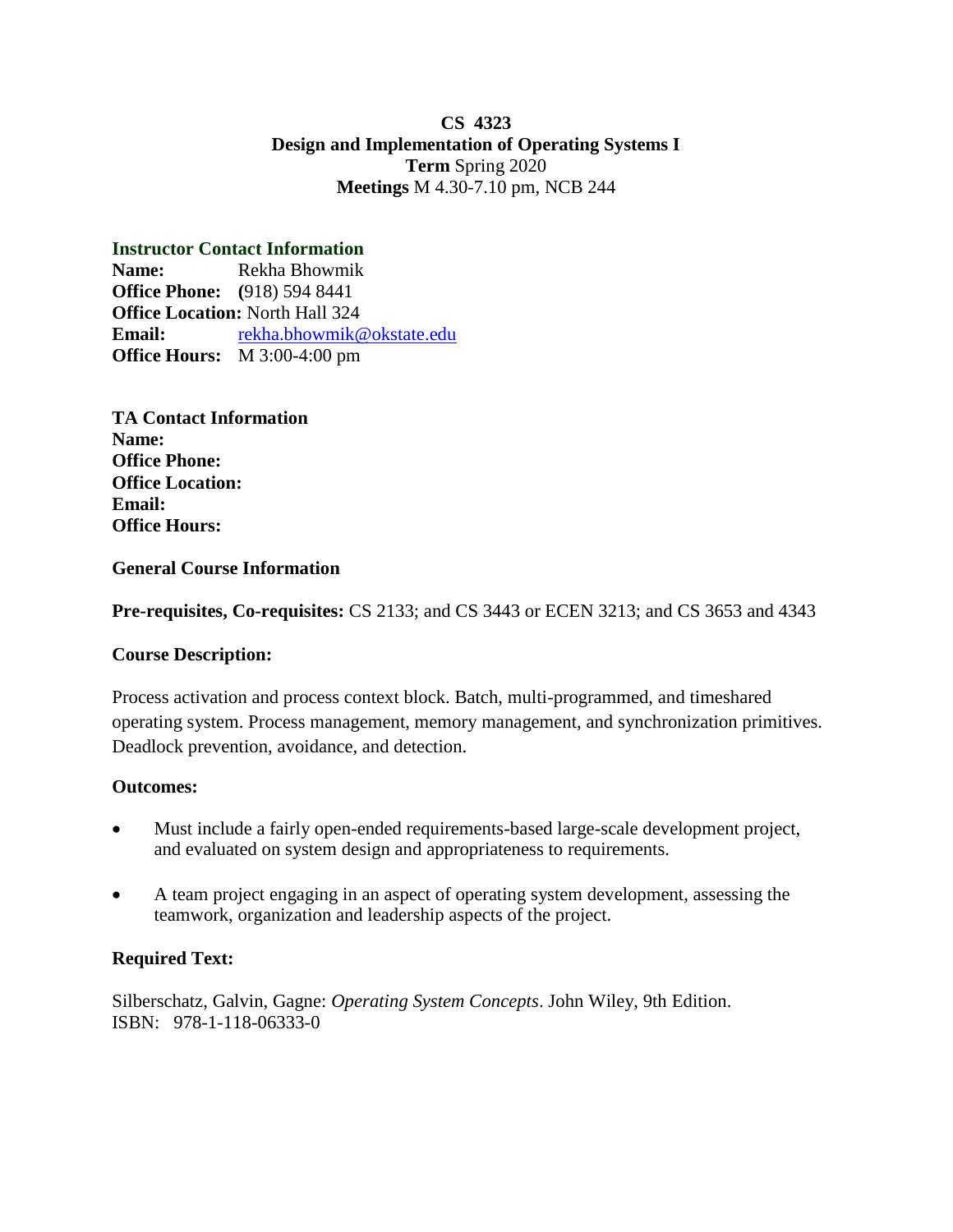| Week #         | <b>Date</b> | <b>Material to be Covered</b>      | <b>Reading/Homework</b> |
|----------------|-------------|------------------------------------|-------------------------|
|                | Jan 13      | Introduction to Operating Systems, | Chap 1                  |
|                |             | <b>Operating-System Structures</b> | Chap 2                  |
| $\overline{2}$ | Jan 27      | <b>Operating-System Structures</b> | Chap 2                  |
| 3              | Feb 3       | Processes, Quiz 1                  | Chap 3                  |
| $\overline{4}$ | Feb 10      | Processes                          | Chap 3                  |
| 5              | Feb 17      | Processes                          |                         |
| 6              | Feb 24      | Threads, Test 1                    | Chap 4                  |
| 7              | Mar 2       | <b>CPU</b> Scheduling              | Chap 5                  |
| 8              | Mar 9       | <b>CPU</b> Scheduling              | Chap 5                  |
| 9              | Mar 16-20   | <b>Spring Break</b>                |                         |
| 10             | Mar 23      | Deadlock                           | Chap 7                  |
| 12             | Mar 30      | Test 2                             |                         |
| 13             | Apr 6       | Deadlock                           | Chap 7                  |
| 14             | Apr $13$    | Main Memory, Quiz 2                | Chap 8                  |
| 15             | Apr 20      | Main Memory                        | Chap 8                  |
| 16             | Apr 27      | <b>Virtual Memory</b>              | Chap <sub>9</sub>       |
|                | May 4       | <b>Final Exam</b>                  |                         |

# **Assignments & Tentative Academic Calendar**

#### **Exams**

There will be two Quizzes, two Tests, as well as a Final Exam.

| Quiz $#1$ : | Feb 3, 2020  |
|-------------|--------------|
| Quiz #2:    | Apr 13, 2020 |
| Test $#1$ : | Feb 24, 2020 |
| Test $#2$ : | Mar 30, 2020 |
| Final Exam: | May 4, 2020  |

|                | There will be <u>seven</u> assignments and <u>one</u> term project.                                                                            |                                                       |  |  |  |
|----------------|------------------------------------------------------------------------------------------------------------------------------------------------|-------------------------------------------------------|--|--|--|
|                | The grade will be determined as described below.                                                                                               |                                                       |  |  |  |
|                |                                                                                                                                                |                                                       |  |  |  |
|                | Quizzes:                                                                                                                                       | 10%                                                   |  |  |  |
|                | Test $#1$ :                                                                                                                                    | 15%                                                   |  |  |  |
|                | Test $#2$ :                                                                                                                                    | 20%                                                   |  |  |  |
|                | Final Exam:                                                                                                                                    | 15%                                                   |  |  |  |
| <b>Grading</b> | Written Assignments:                                                                                                                           | 20%                                                   |  |  |  |
| (credit)       | Project:                                                                                                                                       | 15%                                                   |  |  |  |
| Criteria       | Attendance:                                                                                                                                    | 5%                                                    |  |  |  |
|                | $\lceil > 90\% \rceil$<br>A<br>B<br>$[80-90\%]$<br>$\mathbf C$<br>$[70-80\%]$<br>D<br>$[60-70\%]$<br>$\boldsymbol{\mathrm{F}}$<br>$[0 - 60\%]$ | Grades are assigned according to the following scale: |  |  |  |